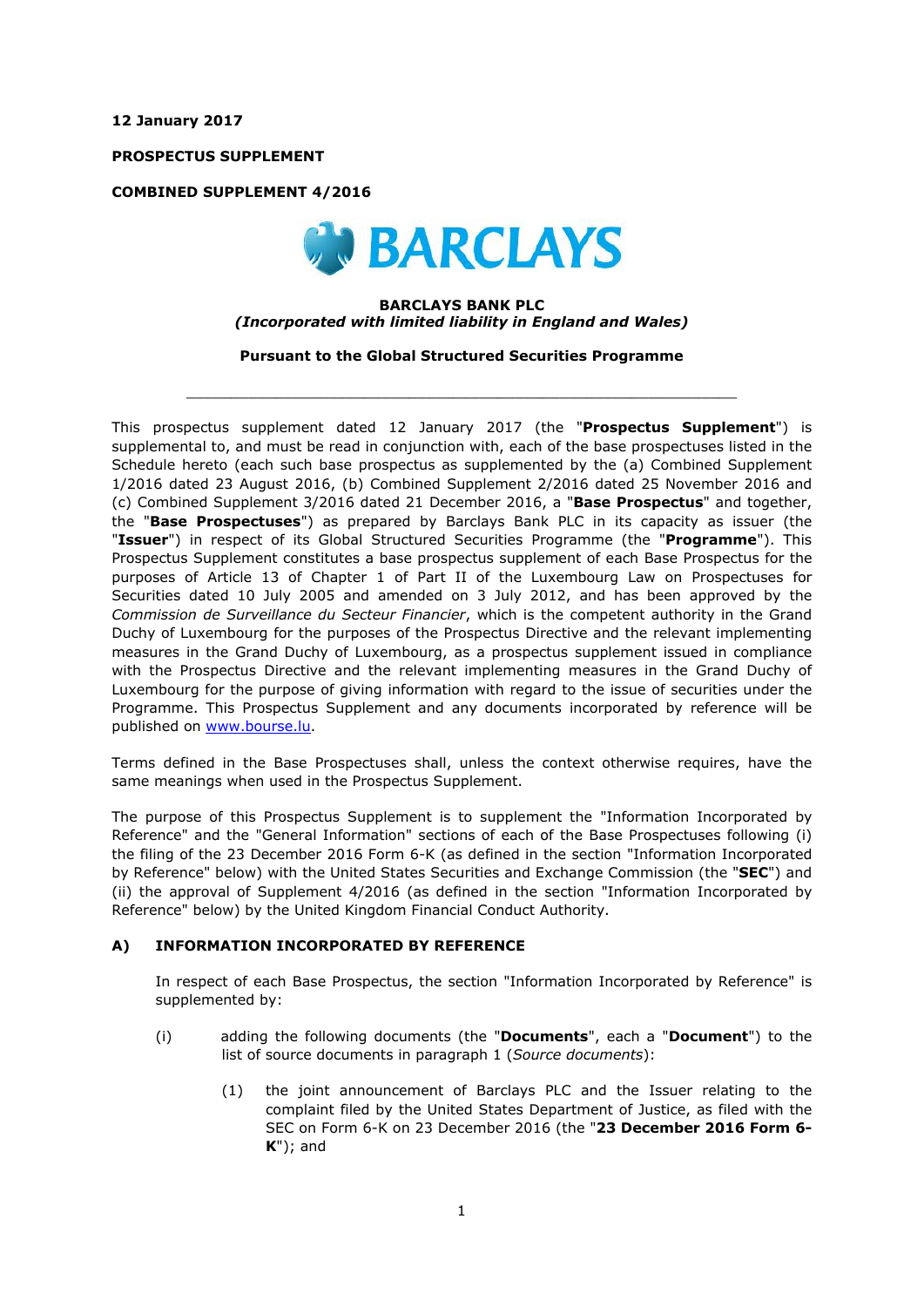- (2) the Supplement 4/2016 dated 11 January 2017 to the Registration Document 3/2016 dated 1 June 2016 (the "**Supplement 4/2016**").
- (ii) adding the following page references in respect of the respective Document to the cross-reference lists in paragraph 2 (*Information incorporated by reference*):

#### *From the 23 December 2016 Form 6-K* Exhibit 99.1 - Barclays PLC announcement "Complaint filed by United States Department of Justice", dated December 22, 2016. Page 4

# *From the Supplement 4/2016*

The Issuer and the Group **Page 2** and the Group **Page 2** and the Group **Page 2** and the Page 2

Only information listed in the cross-reference lists above is incorporated by reference into the Base Prospectuses.

The information incorporated by reference, either expressly or implicitly, into a Document does not form part of this Prospectus Supplement and/or any of the Base Prospectuses.

Information in a Document which is not incorporated by reference into the Base Prospectuses is either not relevant for the investor or is covered elsewhere in the Base Prospectuses.

The 23 December 2016 Form 6-K may be inspected during normal business hours at the registered office of the Issuer or at https://www.home.barclays/barclays-investorrelations/results-and-reports/results.html.

The Supplement 4/2016 may be inspected during normal business hours at the registered office of the Issuer or at https://www.home.barclays/prospectuses-anddocumentation/structured-securities/prospectuses.html.

## **B) GENERAL INFORMATION**

In respect of each Base Prospectus, the section "General Information" is supplemented by deleting the information set out under "Legal Proceedings" on page 254 of Base Prospectus 6 and page 402 of Base Prospectus 9 and replacing it with the following:

"Save as disclosed under (i) Note 13 *(Provisions)* and Note 19 *(Legal, competition and regulatory matters)* to the financial statements of Barclays PLC on pages 79 to 80 and pages 83 to 94, respectively, of the Q2 2016 Interim Results Announcement, (ii) page 9 of the Q3 2016 Results under the section entitled "Other matters" relating to a description of the updated provisions for the payment protection insurance redress and (iii) page 4 of the 23 December 2016 Form 6-K, there are no governmental, legal or arbitration proceedings (including any such proceedings which are pending or threatened of which the Issuer is aware), which may have or have had during the 12 months preceding the date of this Base Prospectus, a significant effect on the financial position or profitability of the Issuer and/or the Group."

To the extent that there is any inconsistency between (a) any statement in this Prospectus Supplement (in relation to any Base Prospectus) and (b) any other statement in, or incorporated by reference in any Base Prospectus, the statements in (a) above shall prevail.

In accordance with Article 13 paragraph 2 of Luxembourg Law, investors who have agreed to purchase or subscribe for Securities before this Prospectus Supplement was published have the right, exercisable within two working days after the date on which this Prospectus Supplement is published, to withdraw their acceptances. This right is exercisable up to, and including 16 January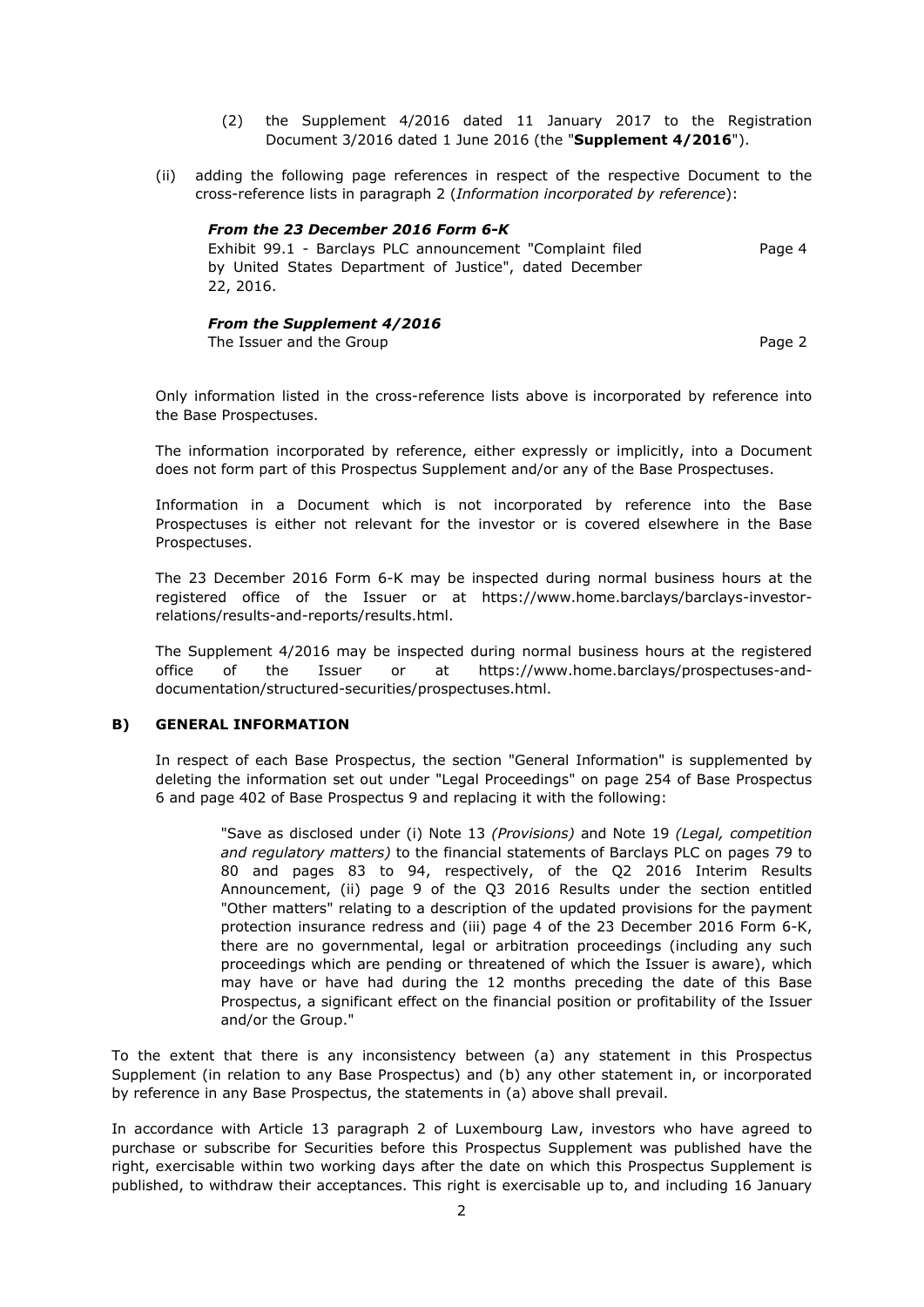2017. Investors should contact the distributor from which they agreed to purchase or subscribe the Securities in order to exercise their withdrawal rights.

References to each Base Prospectus shall hereafter mean each such Base Prospectus as supplemented by this Prospectus Supplement. The Issuer has taken all reasonable care to ensure that the information contained in each Base Prospectus, as supplemented by this Prospectus Supplement is, to the best of its knowledge, in accordance with the facts and contains no omission likely to affect its import and accepts responsibility accordingly. Save as disclosed in this Prospectus Supplement, no significant new factor, material mistake or inaccuracy relating to the information included in each Base Prospectus is capable of affecting the assessment of securities issued pursuant to each Base Prospectus has arisen or been noted, as the case may be, since the publication of each Base Prospectus (as supplemented at the date hereof) by the Issuer.

This Prospectus Supplement has been approved by the *Commission de Surveillance du Secteur Financier*, which is competent authority in the Grand Duchy of Luxembourg for the purposes of the Prospectus Directive and the relevant implementing measures in the Grand Duchy of Luxembourg, as a prospectus supplement issued in compliance with the Prospectus Directive and the relevant implementing measures in the Grand Duchy of Luxembourg for the purpose of giving information with regard to the issue of securities under the Programme.



The date of this Prospectus Supplement is 12 January 2017